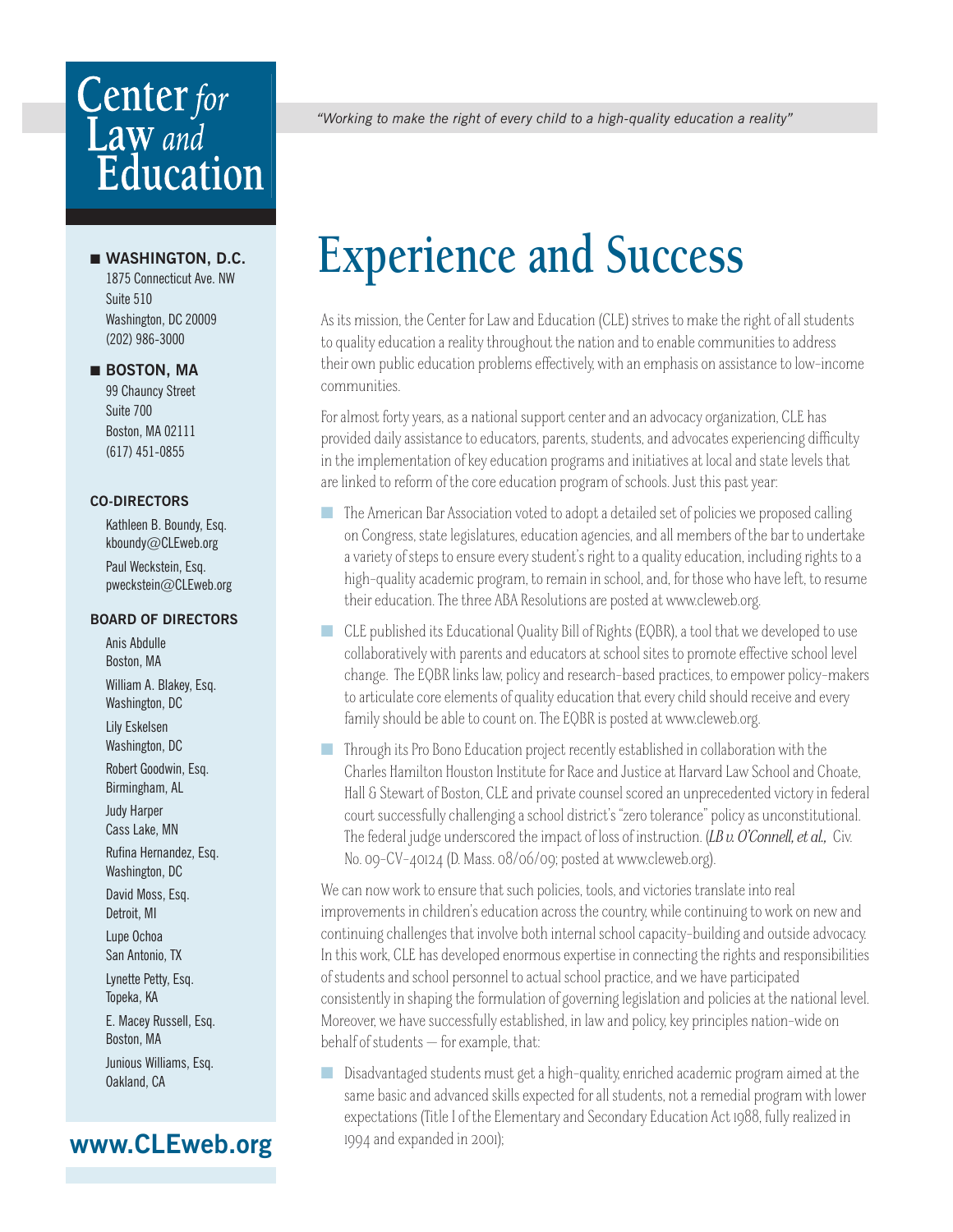- Before denying students promotion or graduation on the basis of tests, school systems must first ensure that the students have been adequately taught the skills and knowledge being tested and that the tests are valid and accurate measures of them (*Debra P. v. Turlington,* 474 F. Supp. 244 (M.D. Fla. 1979), aff 'd 654 F.2d 1074 (5th Cir. 1981);
- High school students in vocational education must be taught the same challenging academic skills as all students and learn all aspects of an industry (planning, finance, management, principles of technology, etc.), not just be trained for a single job (Perkins Act, 1984, fully realized in 1990 and expanded in 1998);
- Parents must be provided with the forums, information, and assistance to be full partners in shaping the educational programs that serve their children (Title I of ESEA 1994);
- African American public school children are entitled to enroll in public schools free of racial discrimination in assigning students, hiring teachers, and distributing resources and instructional materials. *Morgan v. Hennigan,* 379 F. Supp. 410 (D. Mass. 1974), aff'd 509 F.2d 580 (1st Cir. 1974);
- Students are entitled to due process protection before they can be excluded from school (Goss v. Lopez, 419 U.S. 565 (1975);
- Settlement results in \$133 million for school construction to benefit Native children in remote Alaskan villages who previously could obtain secondary education only by leaving their families to attend schools in the lower U.S. (*Hootch v. Alaska State-Operated Sch. Sys.,* 536 P.2d 793 (Alaska 1975);
- Limited goal of four months' progress per year in reading and mathematics was inadequate for a high school student with a disability, allowing her to continue to fall behind her classmates at an alarming rate (*Florence County Sch. Dist. Four v. Carter,*  510 U.S. 7 (1993);
- Youth with disabilities in state correctional and detention facilities are entitled to a free appropriate public education and transition services to prepare them to be re-integrated into their public schools (*Smith v. Wheaton,* No. H-87-190 (D. Conn. 1998)(consent decree); (*James O. v. Marston,* No. 86-6-S (D.N.H. Aug. 23, 1991) (consent decree);
- The principles of racial equity in providing public education apply to state college systems as well as elementary and secondary schools (*United States v. Fordice,* 505 U.S. 717 (1992); \$503 mil settlement 2001).

CLE has worked on a wide range of interconnected issues, including:

### ■ **Title I and standards-based reform**

CLE has taken a leading role in reshaping Title I to become the largest single source of assistance in the country for reforming schools to enable all children to achieve at high levels — addressing everything from development of standards and assessments to implementation of an accelerated curriculum, intensive staff development, assistance to individual students, funding allocations, program improvement for schools making inadequate progress, and joint planning between schools and parents to make all this work. Throughout CLE's entire history, it has been extensively involved in Title I implementation work. It has published extensive materials, such as a comprehensive manual in 1972, Guidelines for Parent Involvement in Chapter 1 Programs in 1986, Chapter 1 Advocacy Handbook in 1993, and Planning for Title I Programs in 1995, and pieces since passage of NCLB in 2001 on school accountability, student mobility, and other Title I implementation issues. It has trained thousands of educators, parents, and advocates on Title I implementation, and has been involved in direct, local implementation efforts around the country.

Since opening its Washington office in 1980, CLE has also been a leading voice on federal Title I policy. CLE was the first policy advocacy organization to successfully attempt to focus the legislation on program quality issues, resulting in the 1988 language — e.g., requiring local programs to orient their Chapter 1 programs to reach "desired outcomes stated in terms of the basic and more advanced skills that all children are expected to master" — that was the precursor to the far more extensive quality-oriented provisions of the 1994 Act, for which CLE was on the steering committee of the group whose recommendations largely created the Act's blueprint. (And during the final passage of the most recent revision of the Act, CLE was one of just three organizations to be recognized in Congress for its efforts to ensure that the Act worked for the educational benefit of low-income children.) It also took the lead in formulating and obtaining improved parent involvement provisions in the 1983, 1988, and 1994 revisions of the Act, culminating in the most farreaching provisions ever for real parent involvement in the school improvement process. Similarly, CLE has played a leading role over the last 20 years in detailed work to improve the Department of Education's regulations and policy guidance, particularly in the areas of program quality for all students (including racial and ethnic minority students, English language learners, migrants, and those with disabilities), and parent involvement.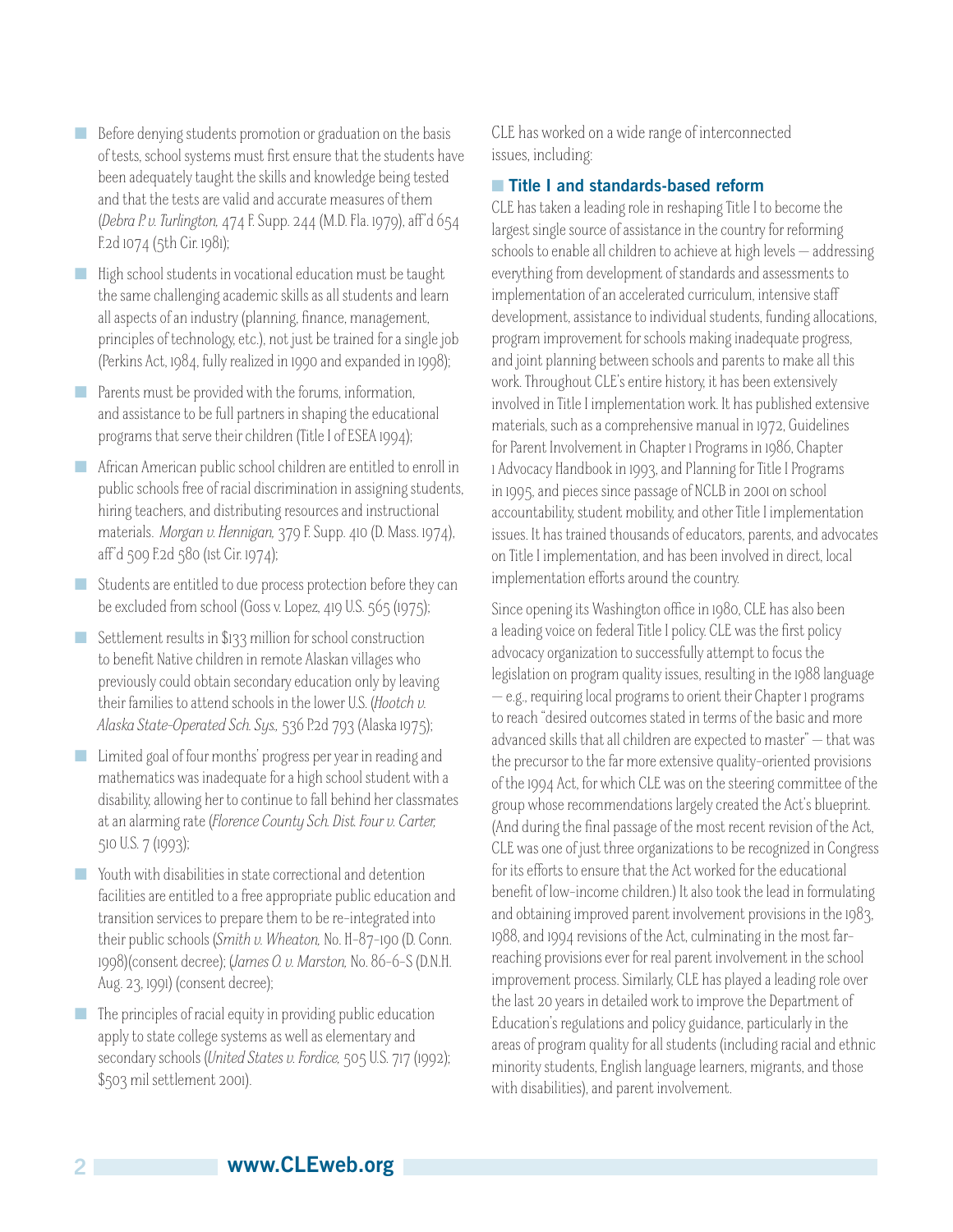Building on its prior success in policy formulation, CLE's Title I and School Reform project worked on the difficult task of actual implementation, helping groups use Title I and other federal and state standards-based reforms as tools for community-based school change. In this arena, our long-standing, extensive work on equity issues, such as those involved in student testing (where our civil rights litigation established the core protections for addressing high-stakes tests), was tapped to make equity principles not a counterweight to reform but a catalyst for making the reforms real — for example in rigorously ensuring that assessments are well designed to capture and describe, and programs are well designed to teach, the desired student skills and knowledge.

### ■ **High school restructuring (including vocational reform)**

In the 1980s, CLE began advocating for vocational reforms which would help end, rather than exacerbate, tracking of some students into programs with lower academic content and limited career potential — culminating in a completely redirected Perkins Vocational Education Act in 1990 (and the extension of those reforms in 1998) and the School-to-Work Opportunities Act in 1994. At the same time, our Vocational Opportunity for Community and Educational Development project worked in communities across the country to help create programs that are high quality, equitably serve all students, engage the community in program development, and engage students and teachers in community development. As the primary subcontractor for the Department of Education's New Urban High School initiative, CLE also worked with several urban schools uniting school-to-career principles with schoolwide high school reform — for example, through the creation of thematically different, but academically equivalent smaller sub-schools. A key part of our various high-school detracking efforts is to replace an outmoded industrial model of narrow job training with deep, active, and critical exploration of all aspects of a broad field of human endeavor (such as health care, media, or transportation).

### ■ **Implementation of high quality education for students with disabilities**

Throughout its history, CLE has been a recognized leader in advancing the education of students with disabilities — again from federal policy through state and local implementation. As one of the few national organizations that is firmly rooted in both disability issues and school reform, CLE has focused increasingly on bringing the two together, in order to help ensure that all aspects of special

education — for example, specialized instruction and support services provided through individualized education programs, assessment practices, placement decisions, etc. — are aimed at ensuring that students with disabilities meet high standards, rather than being vehicles for lower expectations. Whether testifying before the Health, Education, Labor & Pensions Committee of the United States Senate and the U.S. Commission on Civil Rights or arguing before federal and state courts, CLE has been a consistent and often lonely voice speaking to the rights of students with disabilities, in particular those who are students of color and from low-income families without legal counsel and other expertise (e.g., psychologists, psychiatrists), who are disproportionately excluded from school, inappropriately referred to juvenile courts, and provided less than the quality education to which they are entitled under the Individuals with Disabilities Education Act and Section 504 of the Rehabilitation Act. As a core partner of the Families and Advocates Partners in Education (FAPE Project), under a 5 year grant from the U.S. Department of Education to the PACER Center in Minneapolis, the national technical assistance center for parent training and information centers throughout the nation, CLE engaged in extensive collaborative activities with parents and educators to help ensure that students with disabilities receive the high quality public education so that they too may meet the standards set for all students. CLE's *Educational Rights of Students with Disabilities: A Primer for Advocates* and numerous publications addressing the rights of students with disabilities are relied upon by courts, by colleges and universities in preparing teachers, administrators and law students, by public defenders representing court-involved youth, by public interest and private pro bono counsel representing school age children with disabilities, by legislators and policymakers, and by parent advocates at Parent Centers responsible for reaching underrepresented families throughout the nation.

### ■ **Parent and community engagement**

CLE has consistently taken the lead in pushing federal policy to strengthen parent and community involvement in Title I, schoolto-work, and other major programs and in training parents and schools across the country to use those tools. This work is focused on helping parents and community members understand and improve key elements of the school that most directly affect the quality of the education their children receive and on helping schools systems strengthen their work with parents. In 1994, CLE augmented its capacity to do so by absorbing the former National Committee on Citizens in Education, a major resource on parent involvement issues. CLE has also provided substantial technical